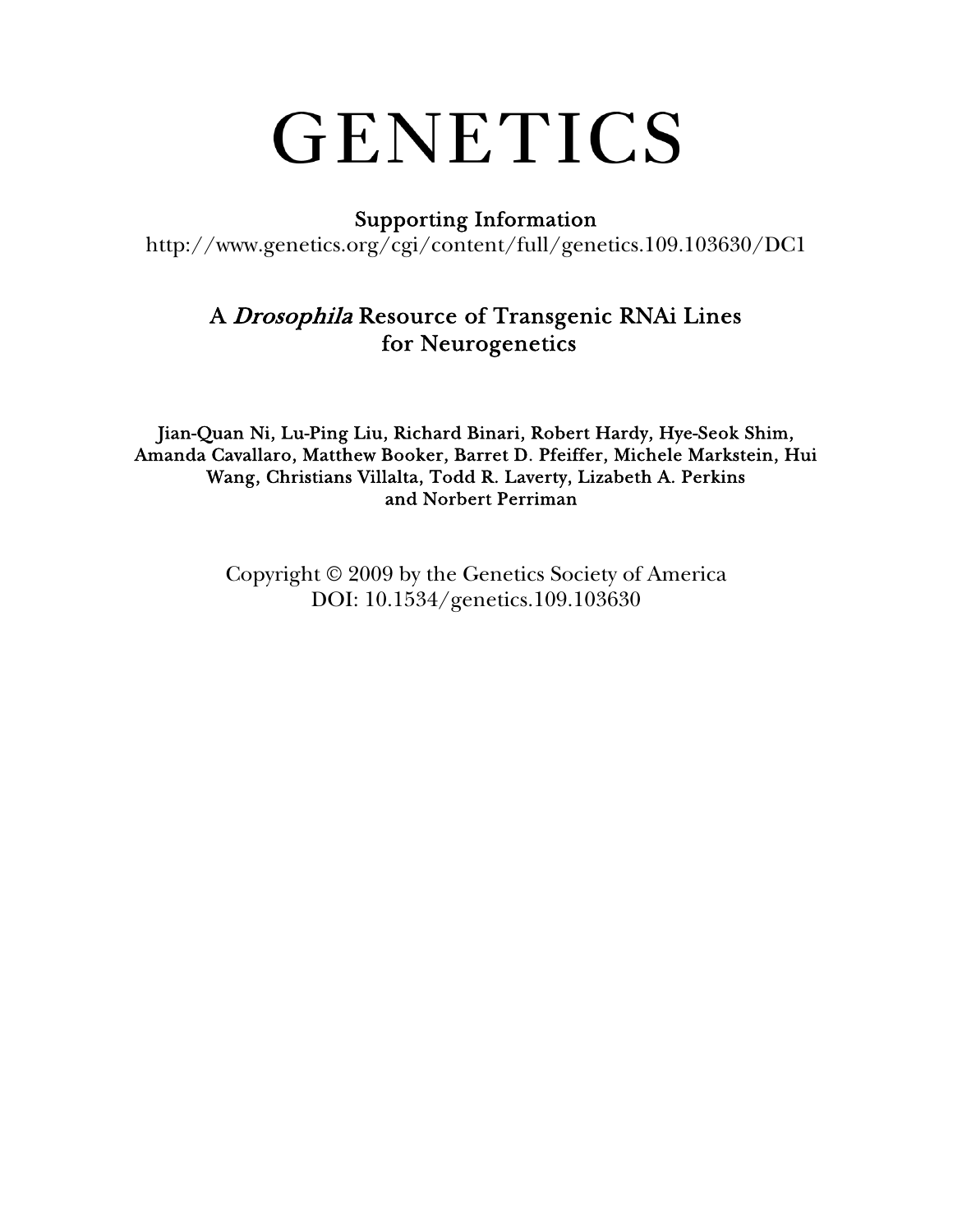Male UAS-dcr2; engrailed-GAL4 wings

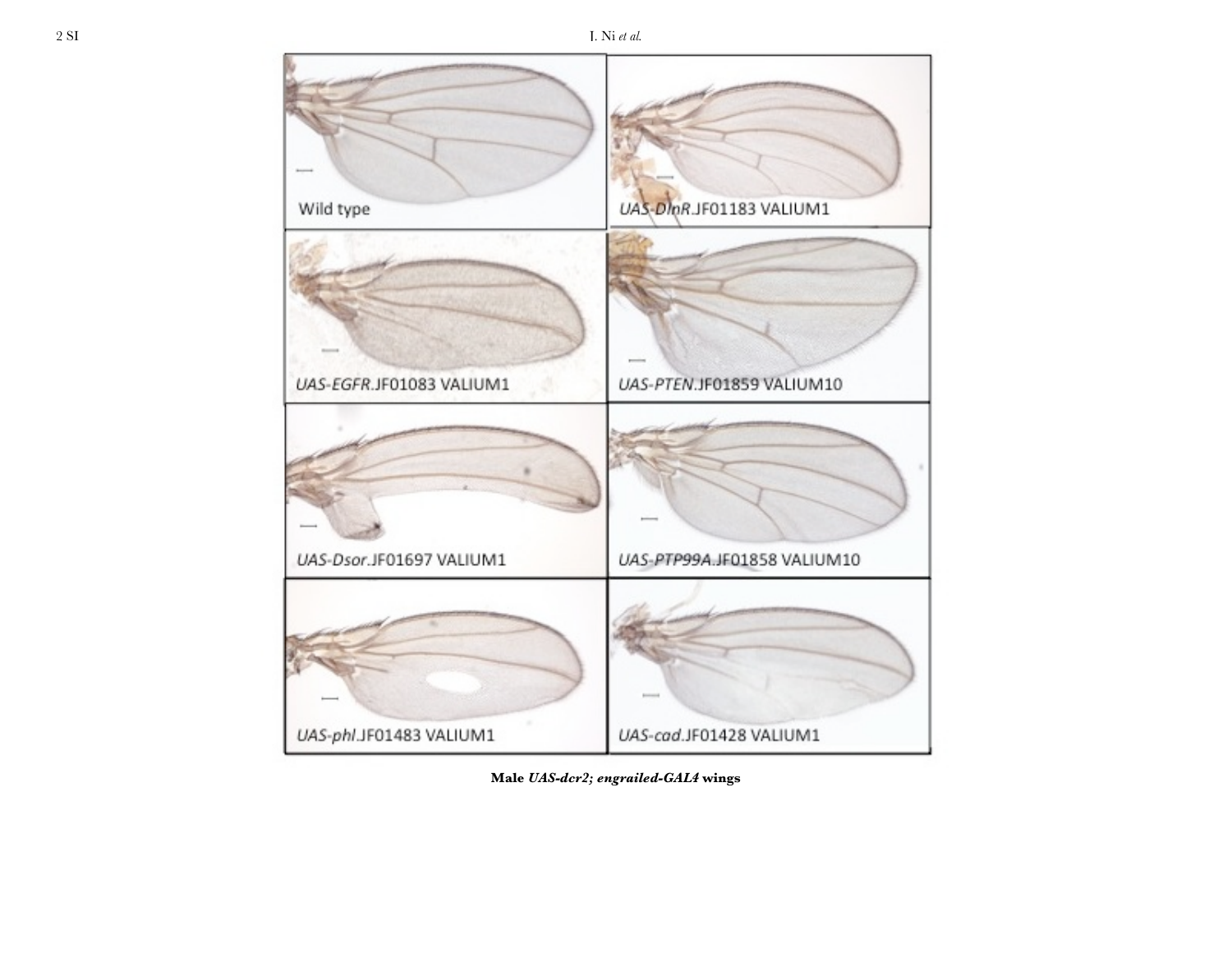|                          | UAS-DInR.JF01183 VALIUM1    | UAS-ketel.JF01755 VALIUM1     |
|--------------------------|-----------------------------|-------------------------------|
| UAS-EGFR.JF01083 VALIUM1 |                             |                               |
| UAS-phl.JF01185 VALIUM1  | UAS-PTEN.JF01987 VALIUM10   | UAS-cadmus.JF01428 VALIUM1    |
| UAS-Dsor.JF01697 VALIUM1 | UAS-PTP99A.JF01858 VALIUM10 | UAS-embargoed.JF01311 VALIUM1 |

Male ms1096-GAL4; UAS-dcr2 wings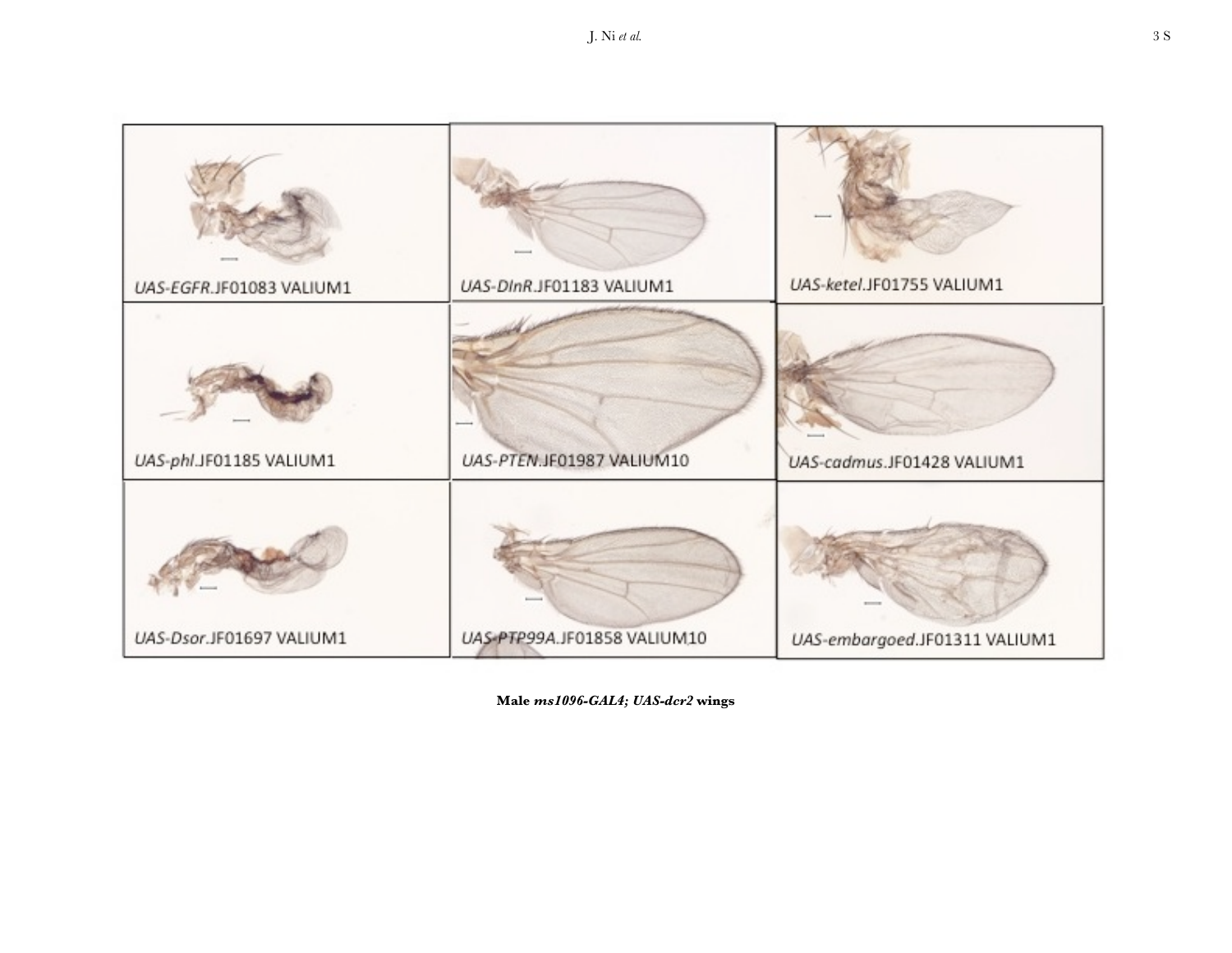

**Male** *UAS-dcr2; C96-GAL4* **wings**

Figure S1.—Examples of wing phenotypes generated using VALIUM1 and VALIUM10.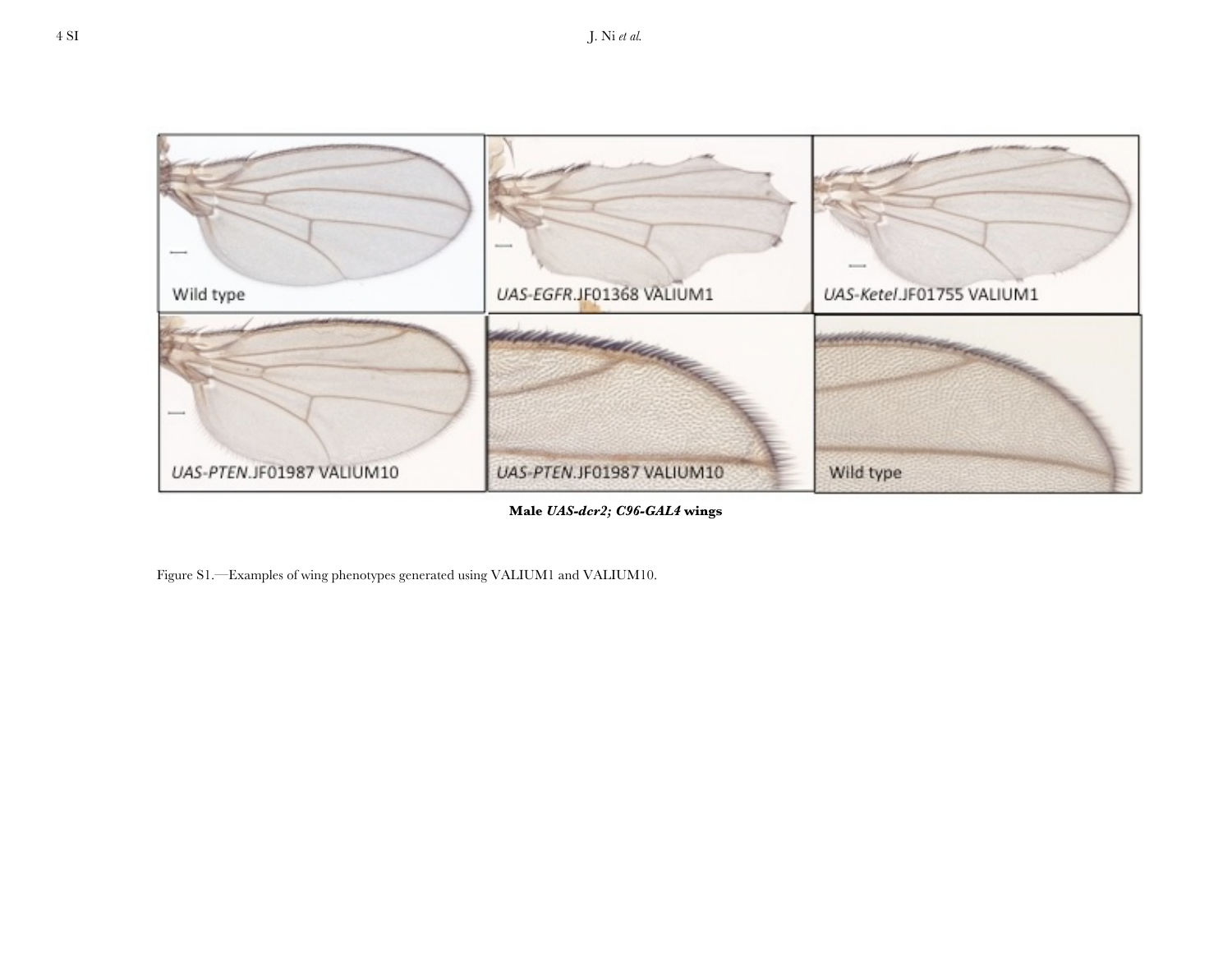#### **The "Toolbox kit" represents a set of lines used in this study to either generate the transgenic RNAi lines or test their efficacy**

| <b>TRiP Toolbox Stocks</b>            | Genotypes                                                                                                                      | Locations    |
|---------------------------------------|--------------------------------------------------------------------------------------------------------------------------------|--------------|
|                                       |                                                                                                                                |              |
| <b>Injection stocks</b>               |                                                                                                                                |              |
| $\gamma$ sc v nanos-integrase; attP40 | $\gamma$ [1] sc[1] v[1] $P\{\gamma+t7.7\}$ =nos-phiC31\int. $NLS\}X; P\{\gamma+t7.7\}$ =CaryP\attP40                           | X; II, 25C7  |
| y v nanos-integrase; attP40           | $y[1]$ v[1] P{y[+t7.7]=nos-phiC31\int.NLS}X; P{y[+t7.7]=CaryP}attP40                                                           | X; II, 25C7  |
| $y$ sc v nanos-integrase; attP2       | $y[1]$ sc[1] v[1] $P{y+ t7.7}$ ]=nos-phiC31\int.NLS}X; $P{y+ t7.7}$ ]=CaryP}attP2                                              | X; III, 68A4 |
| Gal4, UAS dcr2 stocks                 |                                                                                                                                |              |
| w, elav-Gal4; UAS-dcr2                | $w[1118], P\{w\}+mC]=GAL4$ -elav.L $\}; P\{w\}+mC=UAS-Dcr-2.D\}2$                                                              | X; H         |
| w, ms1096-Gal4; UAS-dcr2              | $w[1118], P\{w/\text{+}mW\} = GawB\}Bx[MS1096]; P\{w/\text{+}mC\} = UAS-Dcr-2.D\}2$                                            | X; H         |
| w, UAS-dcr2; twist-Gal4               | $P\{w/\pm mC\} = UAS\text{-}Dcr\text{-}2.D\}I, w/1118; P\{w/\pm mC\} = GAL4\text{-}two\text{-}2xPE\}I$                         | X; H         |
| w, UAS-dcr2; actin-Gal4/CyO           | $P\{w/\pm mC\} = UAS-Dcr-2.D\}$ , $w/1118$ ; $P\{w/\pm mC\} = Act5C-GAL4$ {25FO1 / CyO, Cy[1]                                  | X; H         |
| w, UAS-dcr2; nanos-Gal4               | $P\{w/\pm mC\} = UAS-Dcr-2.D\}$ , $w/1118$ ; $P\{w/\pm mC\} = GAL4-nos.\sqrt{GT}\}40$                                          | X; H         |
| w, UAS-dcr2; engrailed-Gal4, UAS-GFP  | $P\{w/\pm mC\} = UAS-Dcr-2.D\}$ 1, $w[1118]$ ; $P\{w/\pm mW.hs\} = en2.4-GAL4$ { $e16E$ , $P\{w/\pm mC\} = UAS-2xEGFP\}$ $AH2$ | Х; П         |
| w, UAS-dcr2; blistered-Gal4/CyO       | $P\{w/\pm mC\} = UAS-Dcr-2.D$ $\}$ 1, $w/1118$ ]; $P\{w/\pm mC\} = bs-GALA.$ Term $\}GI$                                       | X; H         |
| w, UAS-dcr2; nubbin-Gal4              | $P\{w/\pm mC\} = UAS-Dcr-2.D\}$ , $w/1118$ ; $P\{w/\pm mW.hs\} = GawB\}$ nubbin-AC-62                                          | X; H         |
| w, UAS-dcr2; spalt-Gal4               | $P\{w/\pm mC\} = UAS-Dcr-2.D\}$ , $w/1118$ ; $P\{w/\pm mW\}$ , $S$ = GawB \\text{salm} [LP39]                                  | Х; П         |
| w, UAS-dcr2; Dmef2-Gal4               | $P\{w/\pm mC\} = UAS-Dcr-2.D.\}$ 1, $w/1118$ ]; $P\{w/\pm mC\} = GAL4-Mef2.R.\}$ R1                                            | X; H         |
| w, UAS-dcr2; C96-Gal4                 | $P\{w/\pm mC\} = UAS-Dcr-2.D\}$ , $w/1118$ ; $P\{w/\pm mW\}$ .hs $=GawB\}$ bbg/C96]                                            | X; III       |
| w, UAS-dcr2; pannier-Gal4/TM3, Ser    | $P\{w/\pm mC\} = UAS-Dcr-2.D\}$ , $w/1118$ ; $P\{w/\pm mW\} = GawB\}$ pnr $[MD237]$ /TM3, Ser[1]                               | X; III       |
|                                       |                                                                                                                                |              |
| <b>Mapping stocks</b>                 |                                                                                                                                |              |

| y sc v; Gla Bc/CyO   | $y[1]$ sc[1] v[1]; wg[Gla-1], Bc[1] / CyO, Cy[1] | X: II       |
|----------------------|--------------------------------------------------|-------------|
| $\nu$ v; Sco/CyO     | $y[1]$ v[1]; noc[Sco] / CyO, Cy[1]               | Х: П        |
| y v; TM3, Sb/TM6, Tb | $\nu[1] \nu[1]$ ; TM3, Sb[1] / TM6, Tb[1]        | $X$ : $III$ |
| y v; Ly/TM3, Sb      | $\gamma$ [1] v[1]; sens[Ly-1] / TM3, Sb[1]       | $X$ : $III$ |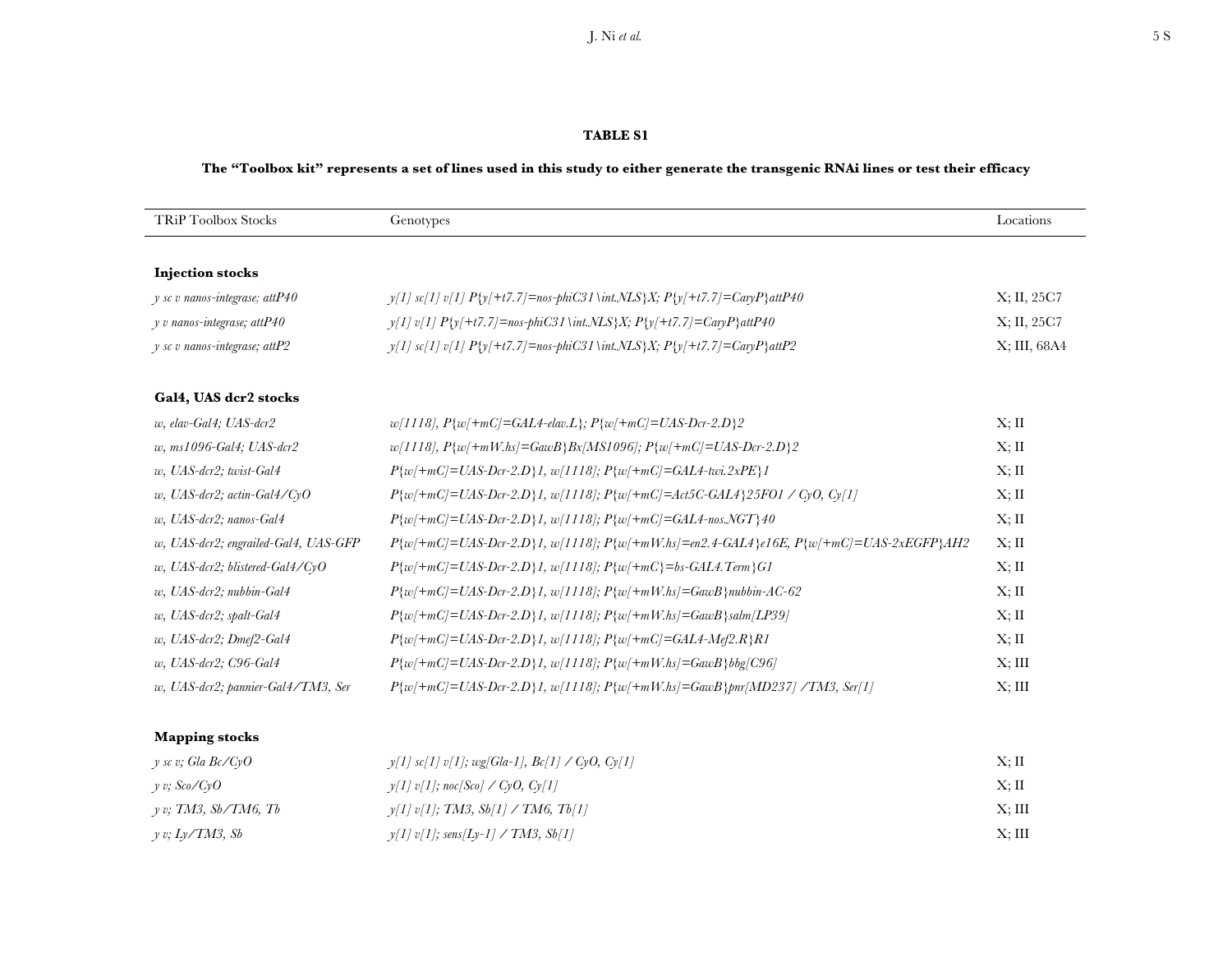| y v; Sb/TM3, Ser      | $y[1]$ v[1]; Sb[1] / TM3, Ser[1]      | $X$ ; III |
|-----------------------|---------------------------------------|-----------|
| $v$ v; Dr, e/ TM3, Sb | $y[1]$ v[1]; Dr[1] e[1] / TM3, Sb[1]  | X; III    |
| y sc v; Sb/TM3, Sb    | $y[1]$ sc[1] v[1]; Sb[1] / TM3, Sb[1] | Х; Ш      |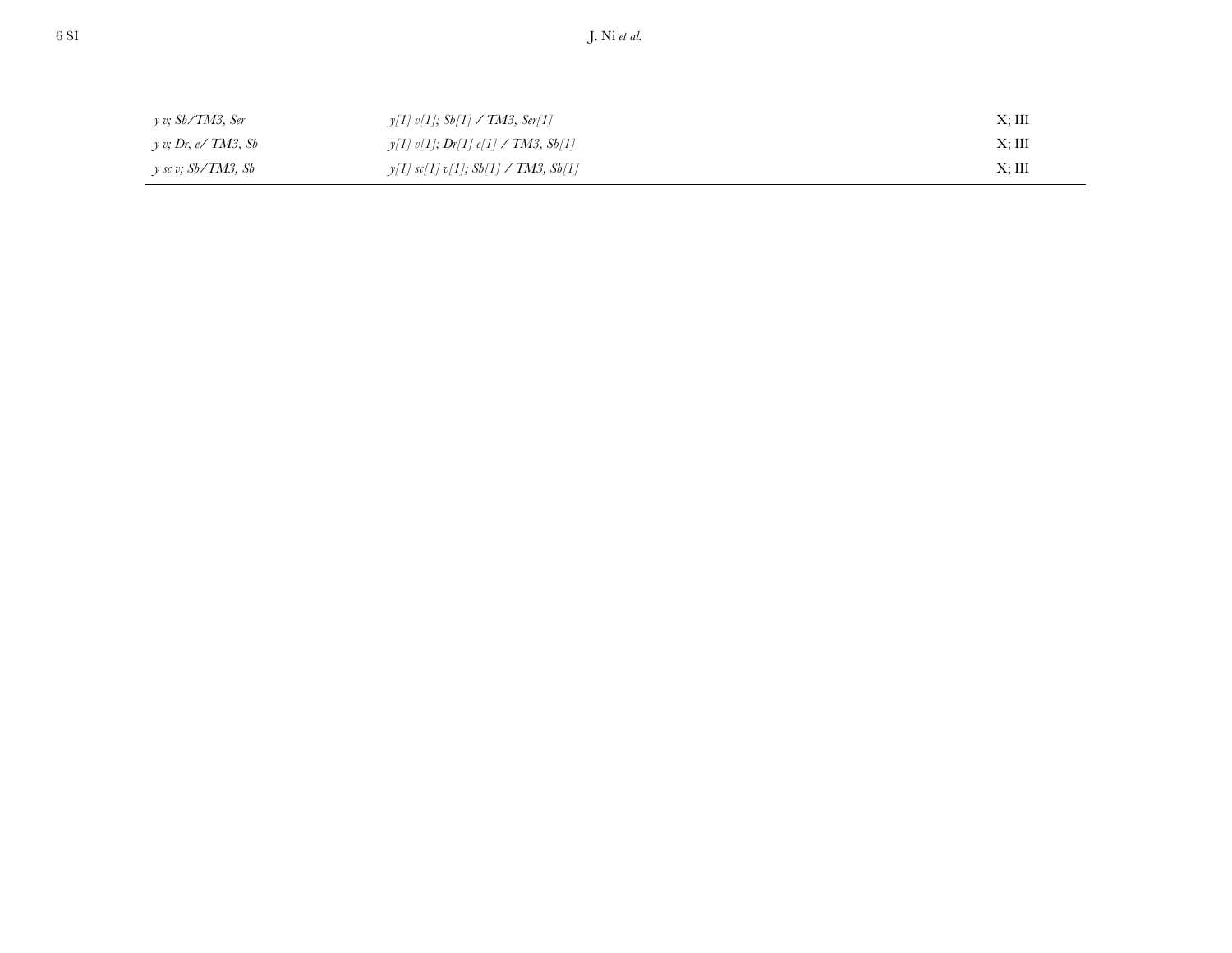#### **Information on the various lines used in this study**

Table S2 is available for download as an Excel file at http://www.genetics.org/cgi/content/full/genetics.109.103630/DC1.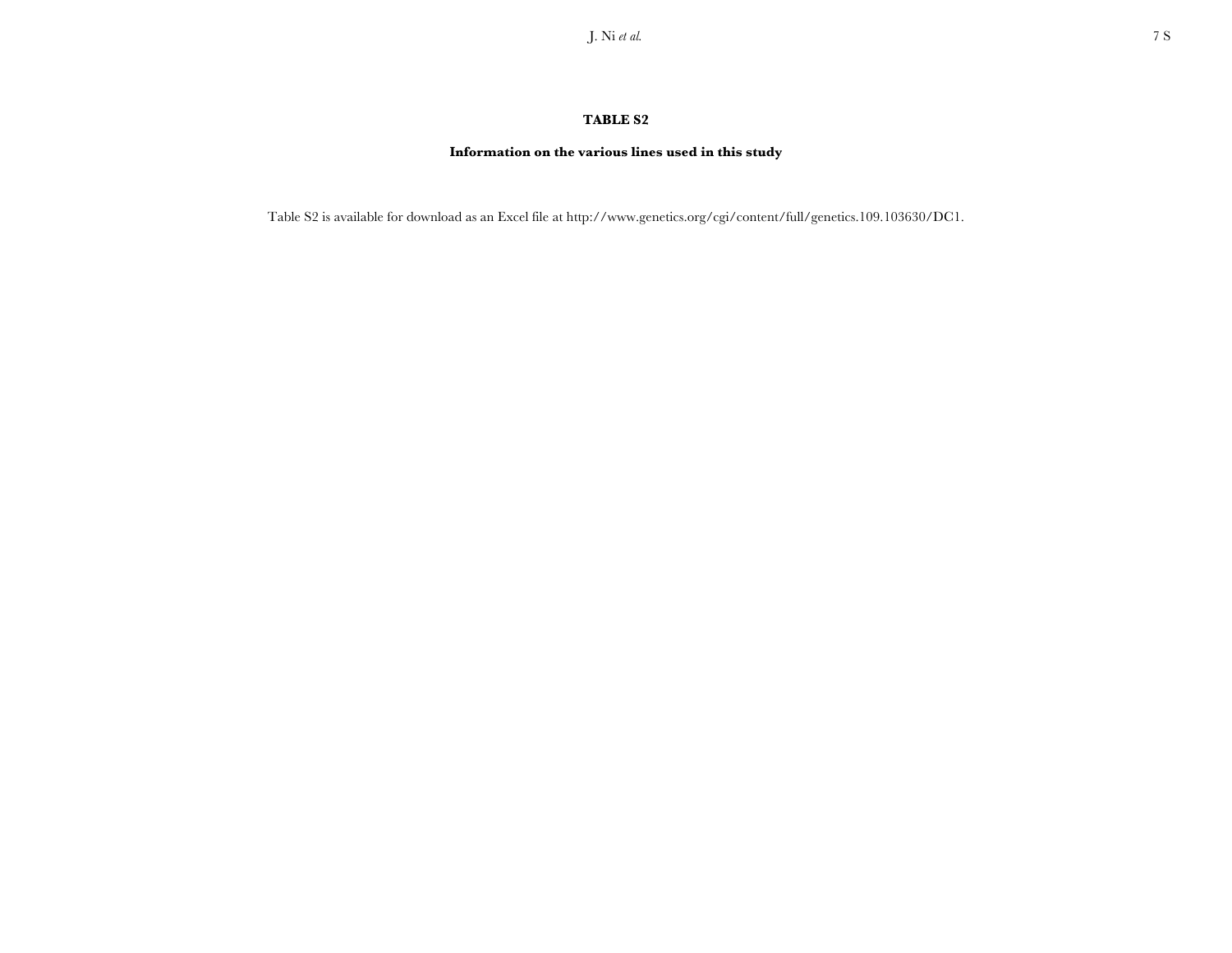#### **List of constructs and transgenic RNAi lines generated as part of this study**

Table S2 is available for download as an Excel file at http://www.genetics.org/cgi/content/full/genetics.109.103630/DC1. As lines are being continuously generated, check http://www.flyrnai.org

for an up to date list.